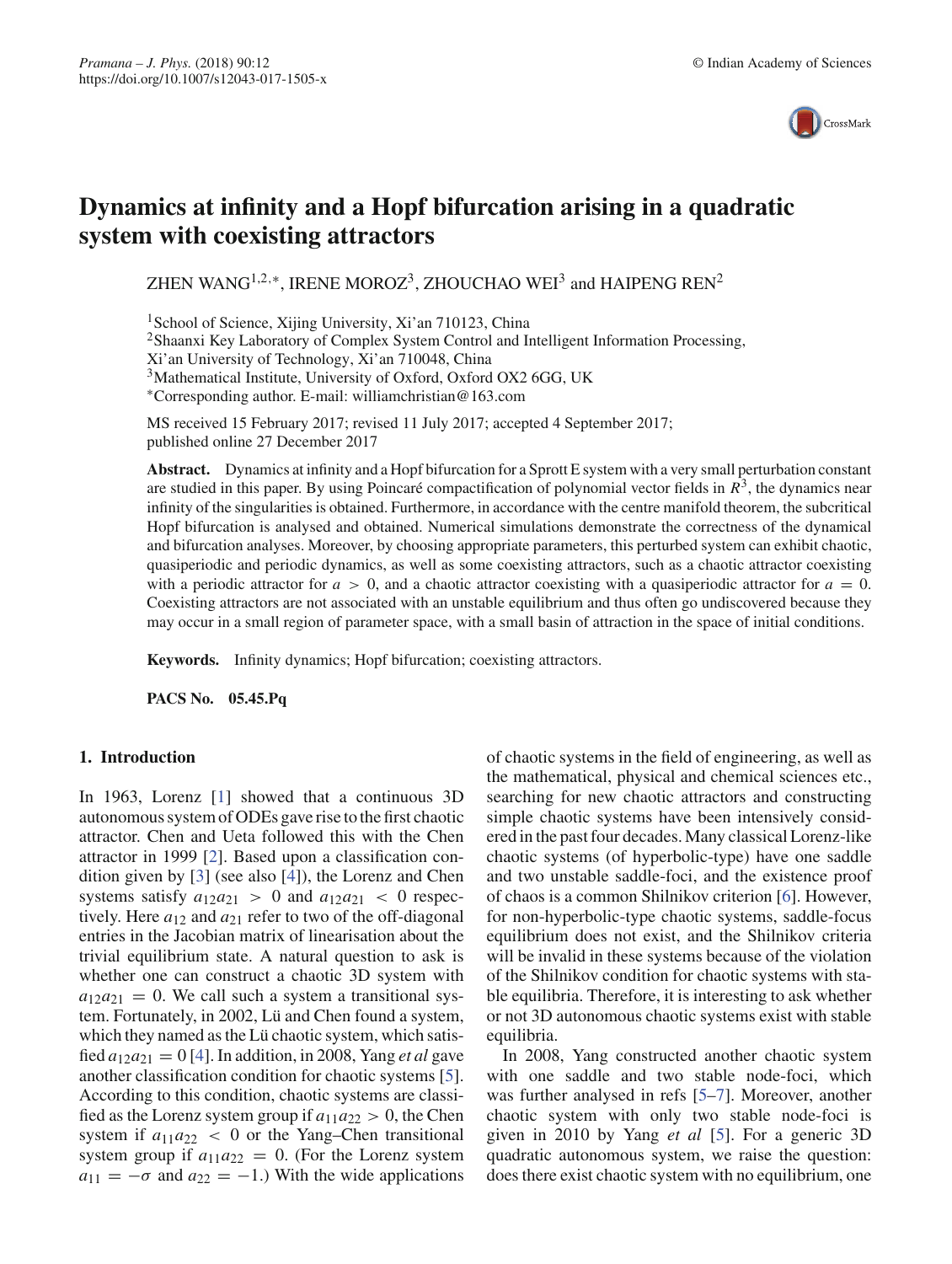equilibrium or any number of equilibria? Sprott [8–10] gave some simple chaotic systems with no equilibrium or one equilibrium by a computer search. Subsequently, chaotic systems with one stable equilibrium  $[11–15]$ , no equilibrium [16,17], any number of equilibria [18] and a line of equilibrium states [19] have been found and analysed. In the category of chaotic attractors, either self-excited or hidden [20–22], we call chaotic attractors in dynamical systems with no equilibria or with only stable equilibrium hidden attractors. From a computational point of view these hidden attractors cannot be easily found by numerical methods. Furthermore, the knowledge of equilibria does not help with locating hidden attractors [18,23–25]. Therefore, understanding the local and global behaviours of chaotic systems with hidden attractors is of great importance and creating a simple non-hyperbolic-type chaotic system is an important issue for scientists.

For non-hyperbolic type of chaos, saddle-focus equilibrium typically does not exist in the systems. In ref. [8], several non-hyperbolic chaotic systems were proposed by Sprott. One can see that Sprott E system degenerates, and the corresponding equilibria are not stable. It is also easy to imagine that a tiny perturbation to the system may be able to change such a degenerate equilibrium to a stable one. Therefore, we can add a simple constant control parameter to Sprott E chaotic system, trying to change the stability of its single equilibrium to a stable one while preserving its chaotic dynamics. From this point of view, it is easy to understand and indeed easy to prove that the new system will not be topologically equivalent to the Sprott E system. Moreover, local bifurcation such as Hopf bifurcation is the first to be studied with the variation of parameter. However, it cannot obtain global dynamical behaviour generally. To research the global structure of the system, especially in high-dimensional systems, most people will use numerical calculation, but the global structure is not available. So in order to analyse the global dynamics system, we can use the theory of Poincaré compactification, reduce the dimensions of the system on a Poincaré ball, and then get the infinity dynamics of the system. Thus, we can obtain the global dynamics structure further. In this paper, motivated by  $[11,12,26]$ , we study a simple 3D autonomous chaotic system deriving from Sprott Case E system, by adding a small parameter *a*:

$$
\dot{x} = yz + a, \quad \dot{y} = x^2 - y, \quad \dot{z} = 1 - 4x.
$$
 (1)

The paper is organised as follows. In §2, the stability of equilibria and behaviour at infinity in Poincaré sphere are analysed. In order to obtain a periodic solution, the existence of Hopf bifurcation parameters are determined in §3. In §4, the stability of the bifurcating solution is discussed, based on the centre manifold theorem. To verify the theoretical analysis, numerical simulations are given in §5. Finally, concluding remarks are given in §6.

## **2. Analysis of the dynamics**

#### 2.1 *Basic dynamics*

## PROPOSITION 1

*The system* (1) *possesses only one equilibrium point*  $P(\frac{1}{4}, \frac{1}{16}, -16a)$ *. It is a saddle for*  $a \leq -0.17903$ , *either a saddle-focus or a stable node-focus for a* > −0.17903*.*

*Proof.* Under the linear transformation  $x = X + \frac{1}{4}$ ,  $y = Y + \frac{1}{16}$ ,  $z = Z - 16a$ , system (1) can be transformed into

$$
\dot{X} = YZ - 16Ya + \frac{1}{16}Z, \quad \dot{Y} = X^2 + \frac{1}{2}X - Y, \quad \dot{Z} = -4X.
$$
\n(2)

By linearising (2) at the equilibrium point  $O(0, 0, 0)$ , the Jacobian matrix is

$$
J = \begin{pmatrix} 0 & -16a & 1/16 \\ 1/2 & -1 & 0 \\ -4 & 0 & 0 \end{pmatrix},
$$

and the corresponding characteristic polynomial is

$$
f = \lambda^3 + \lambda^2 + \left(8a + \frac{1}{4}\right)\lambda + \frac{1}{4}.
$$

From ref. [27], when

$$
a = -\frac{a_0}{192} - \frac{55}{48a_0} - \frac{1}{48} = -0.17903,
$$
  

$$
a_0 = \sqrt[3]{3988 + 276\sqrt{69}},
$$

the characteristic polynomial has a root of multiplicity 2 and all its roots are real, the equilibrium *O* is a saddle. When  $a < -0.17903$ , the characteristic polynomial has three distinct real roots, one is negative, the others are positive, the equilibrium *O* is a saddle. When  $a > -0.17903$ , the characteristic polynomial has one real root and two non-real complex conjugate roots, the equilibrium  $O$  is a saddle-focus or a node-focus.  $\square$ 

## 2.2 *Dynamics near infinity*

In order to study the behaviour of the trajectories of system (1) near infinity, we shall use the theory of Poincaré compactification in *R*<sup>3</sup> in refs [28–30]. Define the Poincaré ball

$$
S^3 = \{r = (r_1, r_2, r_3, r_4) \in R^4 \mid \|r\| = 1\}
$$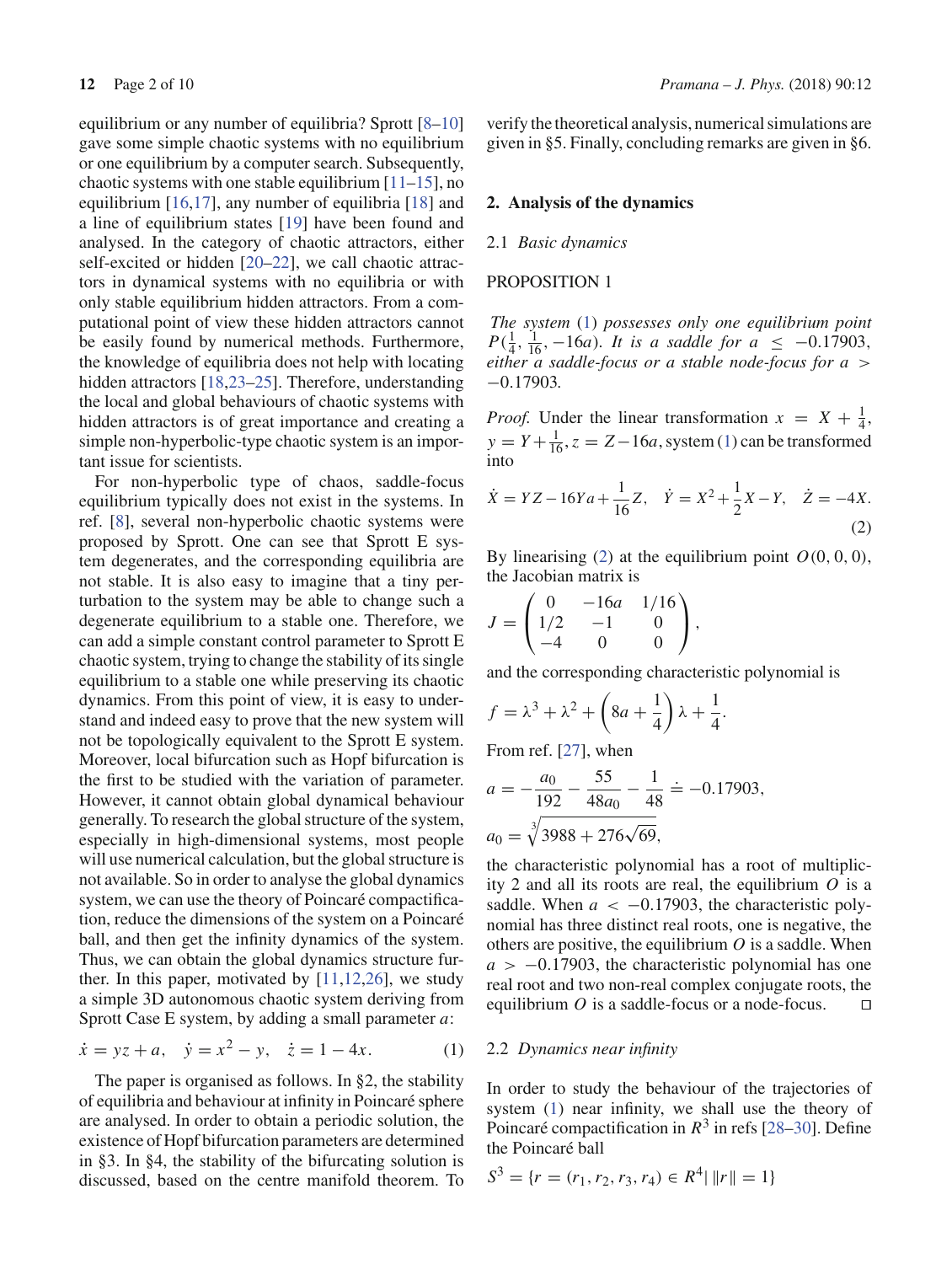as the unit sphere,

$$
S_+ = \{r \in S^3, r_4 > 0\}, \quad S_- = \{r \in S^3, r_4 < 0\}
$$

as the northern and southern hemispheres respectively. Denote the tangent hyperplanes at the points  $(\pm 1, 0, 0, 0), (0, \pm 1, 0, 0), (0, 0, \pm 1, 0), (0, 0, 0, \pm 1)$ by the local chart  $U_i$ ,  $V_i$  for  $i = 1, 2, 3, 4$ , where  $U_i = \{r \in S^3, r_i > 0\}, V_i = \{r \in S^3, r_i < 0\}.$  We only consider the local chart  $U_i$ ,  $V_i$  for  $i = 1, 2, 3$  for obtaining the dynamics at *x*, *y*, and *z* infinity respectively.

# *The local charts U*<sup>1</sup> *and V*<sup>1</sup>

With the change of variables  $(x, y, z) = (w^{-1}, uw^{-1},$  $vw^{-1}$ ) and  $t = w\tau$ , system (1) becomes

$$
\begin{cases}\n\frac{du}{d\tau} = 1 + \frac{w}{2} - wu - u^2v + 16au^2w - \frac{uvw}{16},\\
\frac{dv}{d\tau} = -4w - uv^2 + 16auv - \frac{v^2w}{16},\\
\frac{dw}{d\tau} = -uvw + 16au - \frac{vw^2}{16}.\n\end{cases}
$$
\n(3)

When  $w = 0$ , system (3) reduces to

$$
\frac{du}{d\tau} = 1 - u^2 v, \quad \frac{dv}{d\tau} = -uv^2.
$$
 (4)

System (4) has no equilibrium points, but we can still use a geometrical approach to determine the phase portrait by considering the signs of  $du/d\tau$  and  $dv/d\tau$ . When  $(du/d\tau) = 0$  and  $(dv/d\tau) = 0$ , we obtain three nullclines [31]:  $v = 1/u^2$ ,  $u = 0$ ,  $v = 0$ . These nullclines divide the plane into six regions as shown in figure 1. We can also find the general directions of the vector field in these regions and whether the vector field points up, down, to the right, or to the left as in figure 1.

We can obtain some trajectories in the local phase portraits as shown in figure 2. The flow in the local chart  $V_1$  is the same as that in the local chart  $U_1$ , reversing time. Hence, the phase portrait of (1) on the sphere at infinity is at the negative end point of the *x*-axis as shown in figure 2, reversing the time direction.

# *The local charts U*<sup>2</sup> *and V*<sup>2</sup>

Next, we study the dynamics of system (1) at infinity along the *y*-axis. Under the transformation  $(x, y, z)$  =  $(uw^{-1}, w^{-1}, vw^{-1})$ , with  $t = w\tau$ , system (1) becomes

$$
\begin{cases}\n\frac{du}{d\tau} = v - 16aw + \frac{vw}{16} - u^3 - \frac{u^2w}{2} + uw, \\
\frac{dv}{d\tau} = -4uw - vu^2 - \frac{uvw}{2} + vw, \\
\frac{dw}{d\tau} = -wu^2 - \frac{uw^2}{2} + w^2.\n\end{cases}
$$
\n(5)



**Figure 1.** Nullclines for system (4).



**Figure 2.** Trajectories in the local phase portraits of system  $(4)$ .

If  $w = 0$ , system (5) reduces to

$$
\frac{du}{d\tau} = v - u^3, \quad \frac{dv}{d\tau} = -vu^2,
$$
\n(6)

which has a nilpotent singular point at  $(0, 0)$ . Let  $\hat{r} =$  $v - u<sup>3</sup>$ . Then (6) becomes

$$
\dot{u} = \hat{r}, \quad \dot{\hat{r}} = -u^5 - 4ru^2.
$$

By the nilpotent singular point theorem [28], we know that the singular point  $(0, 0)$  is an attracting node. Using the geometrical approach, we can determine the trajectory structure near the origin as shown in figure 3. Also, we can obtain the local phase portraits as shown in figure 4. The flow in the local chart  $V_2$  is the same as that in the local chart  $U_2$ . Hence, the phase portrait of system (1) on the sphere at the negative infinite end point of the *y*-axis is shown in figure 4, reversing the direction of time.

## *The local charts U*<sup>3</sup> *and V*<sup>3</sup>

Finally, we consider infinity in the *z* direction. Let  $(x, y, z) = (uw^{-1}, vw^{-1}, w^{-1})$  and  $t = w\tau$ . System (1) becomes

$$
\begin{cases}\n\frac{du}{d\tau} = v - 16awv + \frac{w}{16} + 4u^2w, \\
\frac{dv}{d\tau} = u^2 + \frac{wu}{2} - wv + 4uvw, \\
\frac{dw}{d\tau} = 4uw^2.\n\end{cases}
$$
\n(7)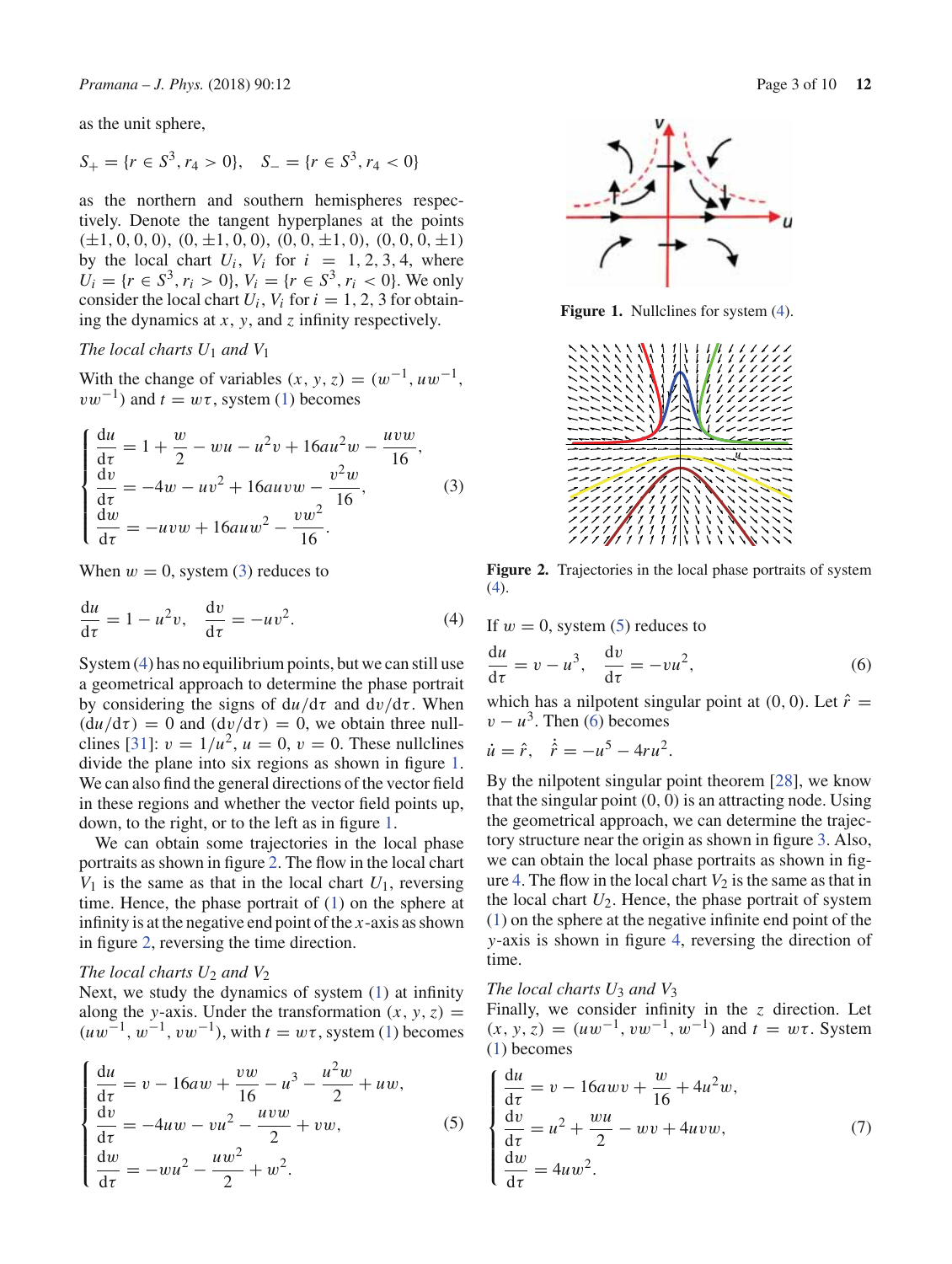

**Figure 3.** Nullclines for system (6).



Figure 4. Attracting nilpotent node of system  $(6)$ .

When  $w = 0$ , system (7) reduces to

$$
\frac{du}{d\tau} = v, \quad \frac{dv}{d\tau} = u^2,
$$
\n(8)

with a nilpotent singular point at  $(0, 0)$ . Again, by the nilpotent singular point theorem, we know that (0, 0) is a cusp. By computing an energy function, we see that system (8) is a Hamiltonian system, with total energy  $\vec{E} = \frac{1}{2}v^2 - \frac{1}{3}u^3$ . We can determine the level sets of *E* as shown in figure 5 and the local phase portraits as shown in figure 6. The flow in the local chart  $V_3$  is the same as that in the local chart  $U_3$ . Hence, the phase portrait of (1) on the sphere at infinity in the negative end point of the *z*-axis is shown in figure 6, reversing time.

From the above analysis, we have the following proposition.

# PROPOSITION 2

*For any value of the parameter a*, *the phase portrait of system* (1) *on the Poincaré sphere at infinity is shown in figure* 7*. There are two cusps at the positive and negative ends of the z-axis and two nodes at the positive (stable) and negative (unstable) ends of the y-axis.*





**Figure 5.** Level sets of total energy function *E* for (8).



**Figure 6.** Local phase portraits near the cusp of  $(8)$ .



Figure 7. Phase portrait of system (1) on the Poincaré sphere at infinity.

### **3. Existence of a Hopf bifurcation for system (1)**

According to Hopf bifurcation theory, substituting  $\lambda =$  $\omega i$  in the characteristic equation,  $f$ ,

$$
-\omega^3 i - \omega^2 + \left(8a + \frac{1}{4}\right)\omega i + \frac{1}{4} = 0.
$$

Separating real and imaginary parts, we obtain

$$
\begin{cases}\n-\omega^3 + (8a + \frac{1}{4})\omega = 0, \\
-\omega^2 + \frac{1}{4} = 0,\n\end{cases}
$$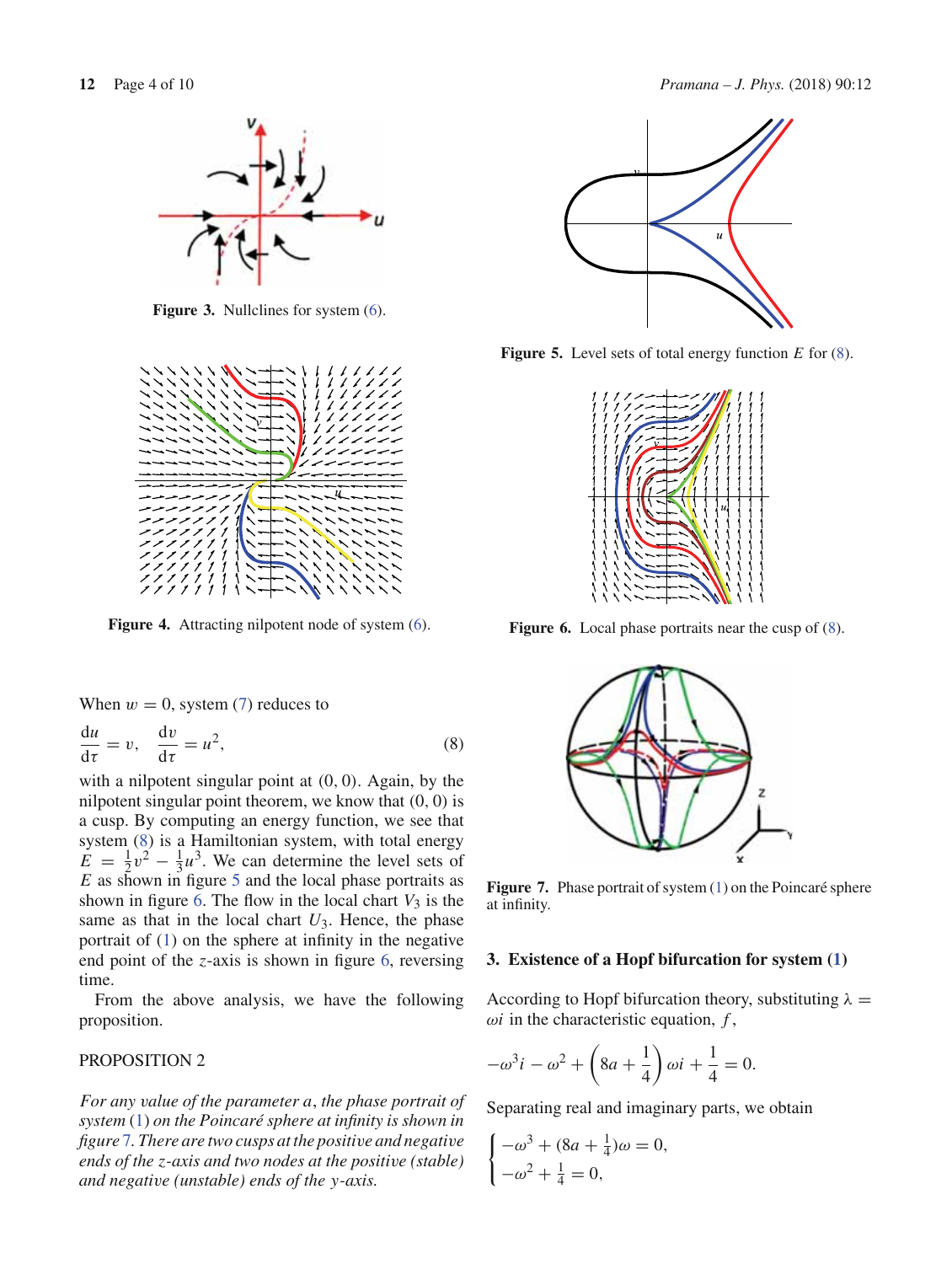leading to the following proposition:

# PROPOSITION 3

*The characteristic equation has a negative eigenvalue*  $\lambda_1 = -1 < 0$  *and a pair of purely imaginary eigenval* $ues \lambda_{2,3} = \pm \frac{1}{2}i$  when  $a = 0$ . System (1) then undergoes *a Hopf bifurcation at the equilibrium point P.*

*Proof.* If  $a = 0$ , then the eigenvalues of system (1) at the equilibrium point *P* are  $\lambda_1 = -1$ ,  $\lambda_{2,3} = \pm \frac{1}{2}i$ . Since

$$
\frac{\mathrm{d}\lambda}{\mathrm{d}a} = \frac{-8\lambda}{3\lambda^2 + 2\lambda + (8a + \frac{1}{4})},
$$

the transversality condition satisfies:

$$
\operatorname{Re}\left(\left.\frac{\mathrm{d}\lambda}{\mathrm{d}a}\right|_{a=0}\right) = \operatorname{Re}\left(\left.\frac{-8\lambda}{3\lambda^2 + 2\lambda + \frac{1}{4}}\right|_{\lambda=\pm\frac{1}{2}i}\right) \neq 0
$$

and system (2) undergoes a Hopf bifurcation at *O*. System (1) therefore undergoes a Hopf bifurcation at the point *P*.

# **4. Stability of the bifurcating periodic solution**

In this section, we shall analyse the direction of the Hopf bifurcation and the stability of the bifurcating periodic solution of system (2) at  $a = 0$  using the centre manifold theorem. Let  $x = X_1 + \frac{1}{4}$ ,  $y = Y_1 + \frac{1}{16}$ ,  $z = Z_1$ , then eq. (1) can be transformed into

$$
\dot{X}_1 = Y_1 Z_1 + \frac{1}{16} Z_1, \n\dot{Y}_1 = X_1^2 + \frac{1}{2} X_1 - Y_1, \quad \dot{Z}_1 = -4X_1.
$$
\n(9)

The eigenvalues of the Jacobian matrix for system (9) are  $\lambda_1 = -1$ ,  $\lambda_2 = \frac{1}{2}i$ ,  $\lambda_3 = -\frac{1}{2}i$ . The corresponding eigenvectors are

$$
v_1 = \begin{pmatrix} 0 \\ 1 \\ 0 \end{pmatrix}, \quad v_2 = \begin{pmatrix} -\frac{1}{8}i \\ -\frac{1}{40} - \frac{1}{20}i \\ 1 \end{pmatrix},
$$

$$
v_3 = \begin{pmatrix} \frac{1}{8}i \\ -\frac{1}{40} + \frac{1}{20}i \\ 1 \end{pmatrix}.
$$

Let

$$
u_1 = \frac{(v_2 + v_3)}{2} = \begin{pmatrix} 0 \\ -\frac{1}{40} \\ 1 \end{pmatrix},
$$

$$
u_2 = \frac{(v_2 - v_3)}{2i} = \begin{pmatrix} -\frac{1}{8} \\ -\frac{1}{20} \\ 0 \end{pmatrix},
$$
  

$$
u_3 = v_1 = \begin{pmatrix} 0 \\ 1 \\ 0 \end{pmatrix}
$$

and

$$
X_1 = -\frac{1}{8}Y_2,
$$
  
\n
$$
Y_1 = -\frac{1}{40}X_2 - \frac{1}{20}Y_2 + Z_2,
$$
  
\n
$$
Z_1 = X_2.
$$

We then have

$$
\begin{cases}\n\dot{X}_2 = \frac{1}{2}Y_2, \\
\dot{Y}_2 = \frac{1}{5}X_2^2 + \frac{2}{5}X_2Y_2 - 8X_2Z_2 - \frac{1}{2}X_2, \\
\dot{Z}_2 = \frac{1}{100}X_2^2 + \frac{1}{50}X_2Y_2 - \frac{2}{5}X_2Y_2 + \frac{1}{64}Y_2^2 - Z_2.\n\end{cases}
$$
\n(10)

Denote the local two-dimensional centre manifold of system (10) near the origin as the set

$$
W_{\text{loc}}^{c}(O) = \left\{ (X_2, Y_2, Z_2) \in R^3 \, \middle| \, \begin{aligned} Z_2 &= h(X_2, Y_2), \\ |X_2| + |Y_2| &\le 1, \end{aligned} \right\},
$$

where

$$
h(0, 0) = \frac{\partial h}{\partial X_2}(0, 0) = \frac{\partial h}{\partial Y_2}(0, 0) = 0.
$$

Assuming  $Z_2 = h(X_2, Y_2) = a_{11}X_2^2 + a_{12}X_2Y_2 +$  $a_{22}Y_2^2 + \cdots$ , and denoting  $X_2 = w + u$ ,  $Y_2 = i(w - u)$ , system (10) becomes

$$
\begin{cases}\n\dot{w} = \frac{1}{2}iw - \frac{1}{10}iw^2 - \frac{1}{5}iwu - \frac{1}{10}iu^2 \\
+ \frac{1}{5}w^2 - \frac{1}{5}u^2 + 4ihw + 4ihu, \\
\dot{u} = -\frac{1}{2}iu + \frac{1}{10}iw^2 + \frac{1}{5}iwu + \frac{1}{10}iu^2 \\
- \frac{1}{5}w^2 + \frac{1}{5}u^2 - 4ihw - 4ihu, \\
\dot{z}_2 = -\frac{9}{1600}w^2 + \frac{41}{800}wu - \frac{9}{1600}u^2 \\
+ \frac{1}{50}iw^2 - \frac{1}{50}iu^2 - \frac{2}{5}hw - \frac{2}{5}hu - h,\n\end{cases}
$$
\n(11)

where  $u = \bar{w}$ .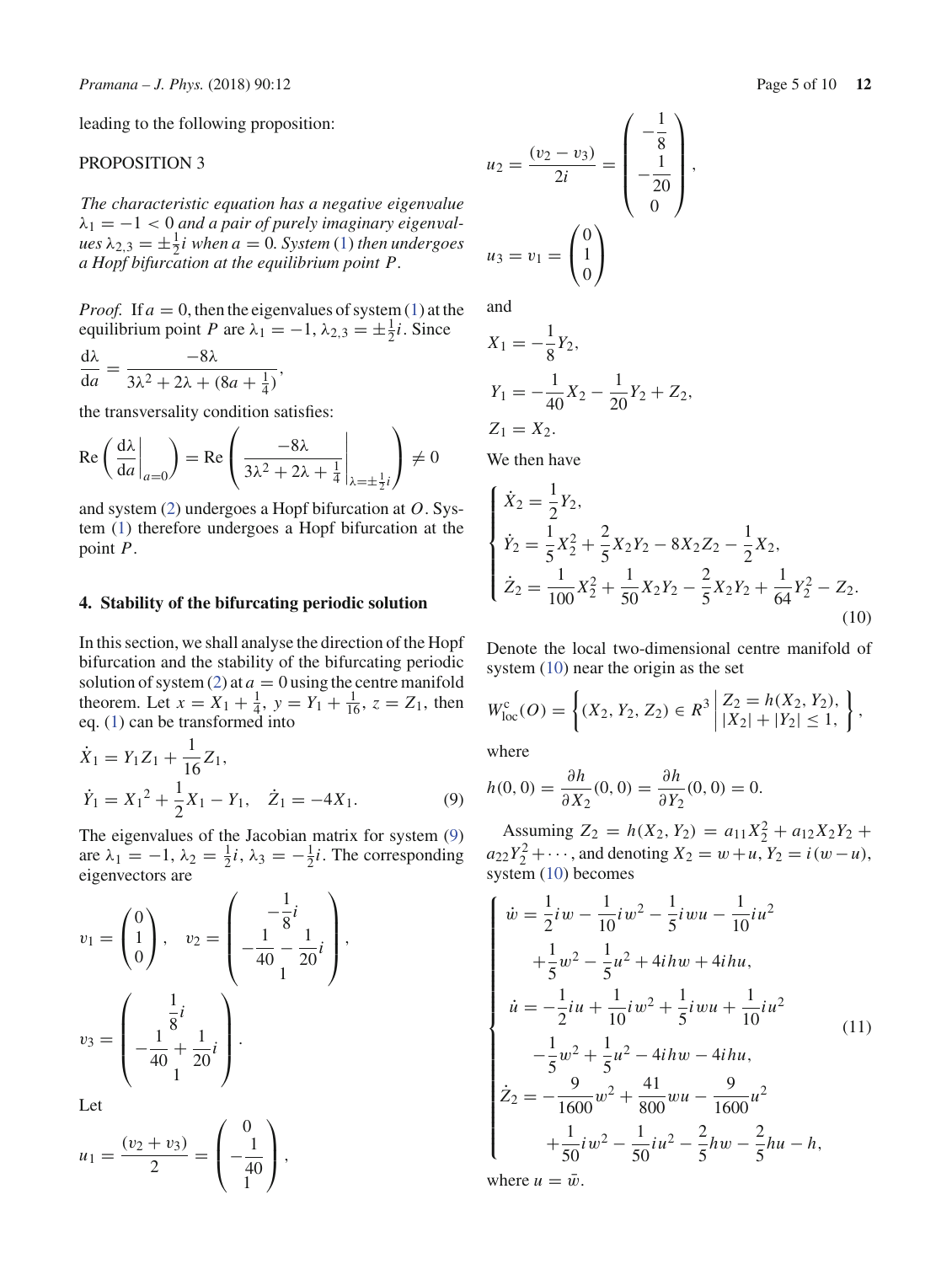Rewriting  $Z_2$  in the complex variable form:

$$
Z_2 = N_{11}w^2 + N_{12}wu + N_{22}u^2 + o(|w|^3),
$$
  
we have  

$$
\dot{Z}_2 = 2N_{11}\dot{w}w + N_{12}(\dot{w}u + w\dot{u}) + 2N_{22}\dot{u}u.
$$
 (12)

Substituting the first and the second equations of system (11) into system (12) gives

$$
\dot{Z}_2 = iN_{11}w^2 - iN_{12}u^2 + o(|w|^3). \tag{13}
$$

From the third equation of system (11), we have

$$
\dot{Z}_2 = -\frac{9}{1600}w^2 + \frac{41}{800}wu - \frac{9}{1600}u^2 + \frac{1}{50}iw^2 \n- \frac{1}{50}iu^2 - \frac{2}{5}N_{11}w^3 - \frac{2}{5}N_{12}uw^2 - \frac{2}{5}N_{22}wu^2 \n- \frac{2}{5}N_{11}uw^2 - \frac{2}{5}N_{12}wu^2 - \frac{2}{5}N_{22}u^3 - N_{11}w^2 \n- N_{12}wu - N_{22}u^2.
$$
\n(14)

Equating coefficients of  $w^2$ ,  $wu$ ,  $u^2$  in (13) and (14), we have

$$
N_{11} = \frac{23}{3200} + i \frac{41}{3200}, \quad N_{22} = -\frac{23}{3200} - i \frac{41}{3200},
$$
  

$$
N_{12} = -\frac{41}{800}.
$$

The dynamics on the centre manifold is then governed by the equation

$$
\dot{w} = \frac{1}{2} i w + \left( -\frac{1}{10} i + \frac{1}{5} \right) w^2
$$
  

$$
-\frac{1}{5} i w u + \left( -\frac{1}{10} i - \frac{1}{5} \right) u^2
$$
  

$$
+ \left( -\frac{41}{800} i - \frac{41}{800} \right) u w^2 + o \left( |w|^3 \right). \tag{15}
$$

Denoting the coefficients of  $w^2$ ,  $wu$ ,  $u^2$ ,  $w^2u$  as  $g_{20}$ , *g*11, *g*02, *g*<sup>21</sup> respectively, we obtain

$$
g_{20} = 2\left(-\frac{1}{10}i + \frac{1}{5}\right), \quad g_{11} = -\frac{1}{5}i,
$$
  

$$
g_{02} = 2\left(-\frac{1}{10}i - \frac{1}{5}\right), \quad g_{21} = 2\left(-\frac{41}{800}i - \frac{41}{800}\right).
$$

The first Lyapunov coefficient is defined as

$$
\ell_1(0) = 2\text{Re}(C(0)),
$$

where

$$
C(0) = i \left( g_{20} g_{11} - 2|g_{11}|^2 - \frac{1}{3}|g_{02}|^2 \right) + \frac{g_{21}}{2}
$$
  
\n
$$
\simeq 2.875 \times 10^{-2} - 0.2379i.
$$

Since  $\ell_1 > 0$ , system (2) undergoes a subcritical Hopf bifurcation at the point *O*. We also have the following proposition which we state without proof.

## PROPOSITION 4

*System* (1) *undergoes a subcritical Hopf bifurcation at the equilibrium point*  $P$  *when*  $a = 0$ *. The point*  $P$  *loses stability to an unstable limit cycle when a* > 0*.*

# **5. Numerical simulations**

# 5.1 *Existence of the limit cycle*

In this section, we apply the results from the previous sections to system (1) for the Hopf bifurcation to show the existence of the limit cycle. Taking  $a = 0.01$ ,  $a = 0.03$ ,  $a = 0.05$  respectively, we obtain periodic orbits, as shown in figures 8, 9 and 10. The corresponding numerical values of the eigenvalues, Lyapunov



**Figure 8.** A periodic solution of period three for system (1) with  $a = 0.01$ .



**Figure 9.** A periodic solution of period two for system (1) with  $a = 0.03$ .



Figure 10. A periodic solution of period one (limit cycle) for system (1) with  $a = 0.05$ .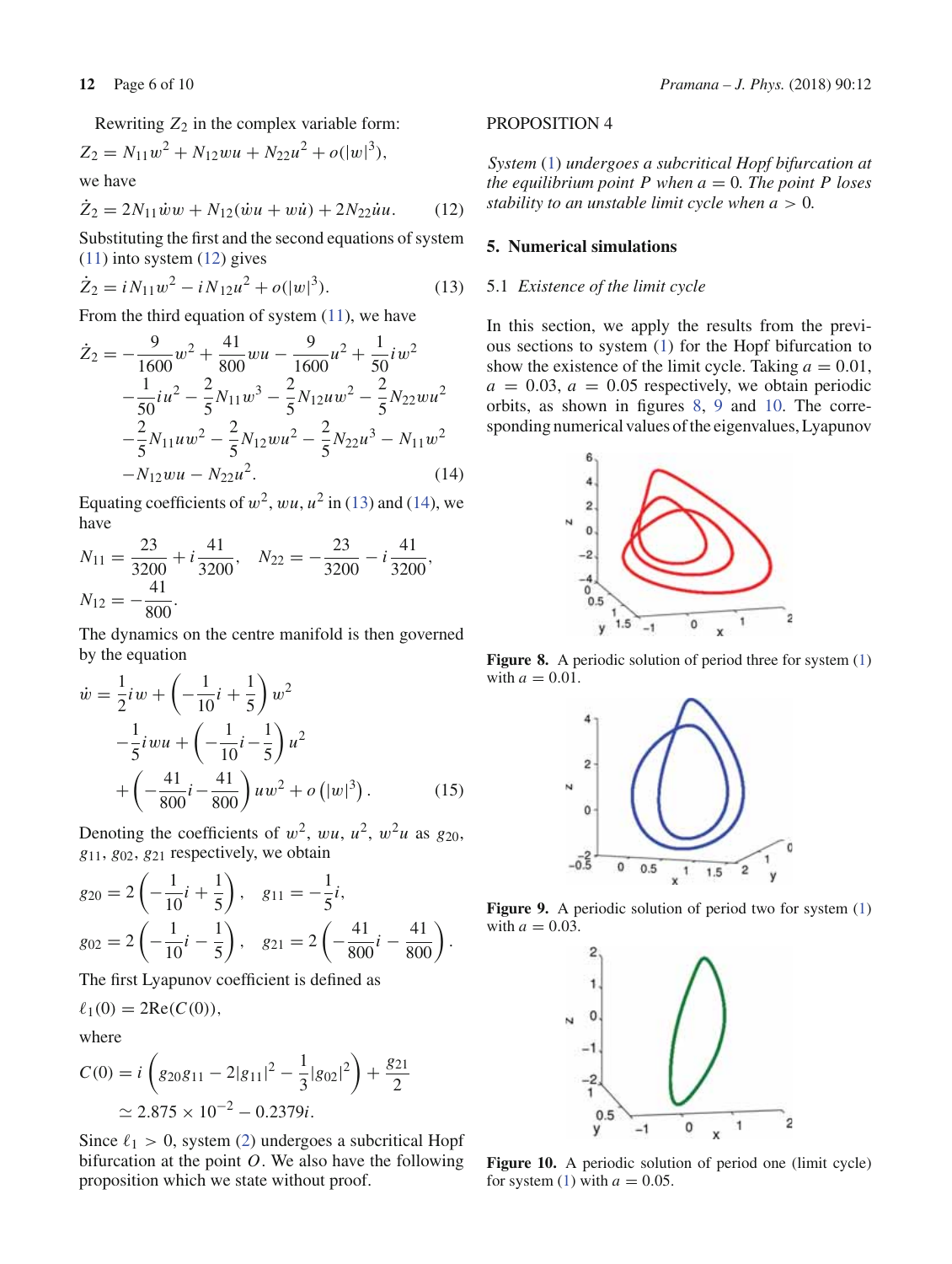**Table 1.** Numerical results for three different parameter values for *a*. Here, Pv: Parameter value, Iv: Initial value, Ev: Eigenvalues, Le: Lyapunov exponents, Ld: Lyapunov dimension, Pp: Phase portrait.

| $P_V$                        | Iv | Ev                    | Le             | Ld | Pp        |
|------------------------------|----|-----------------------|----------------|----|-----------|
| $a = 0.01$ [1, 1, 1] $-0.93$ |    |                       | $\overline{0}$ | -1 | Figure 8  |
|                              |    | $-0.03 + 0.52i$       | $-0.07$        |    |           |
|                              |    | $-0.03 - 0.52i -0.94$ |                |    |           |
| $a = 0.03$ [1, 1, 1] $-0.78$ |    |                       | 0              |    | Figure 9  |
|                              |    | $-0.11 + 0.55i$       | $-0.08$        |    |           |
|                              |    | $-0.11 - 0.55i -0.92$ |                |    |           |
| $a = 0.05$ [1, 1, 1]         |    | $-0.61$               | 0              |    | Figure 10 |
|                              |    | $-0.20 + 0.61i$       | $-0.05$        |    |           |
|                              |    | $-0.20 - 0.61i$       | $-0.95$        |    |           |

**Table 2.** Numerical results for three different parameter values for *a*. Here, Pv: Parameter value, Iv: Initial value, Ev: Eigenvalues, Le: Lyapunov exponents, Ld: Lyapunov dimension, Pp: Phase portrait.

| $P_V$                | Iv                   | Ev                              | Le                          | Ld          | Pp        |
|----------------------|----------------------|---------------------------------|-----------------------------|-------------|-----------|
| $a = 0.01$ [1, 1, 3] |                      | $-0.93$<br>$-0.03 + 0.52i$      | $\Omega$                    | $0.06$ 2.06 | Figure 11 |
| $a=0$                | $[0.1, 0.01, -2.2]$  | $-0.03 - 0.52i$<br>$-1$<br>0.5i | $-1.06$<br>0.08<br>$\theta$ | 2.07        | Figure 12 |
| $a=0$                | [0.26, 0.0625, 0.05] | $-0.5i$<br>$-1$<br>0.5i         | $-1.08$<br>0<br>0           | 2           | Figure 13 |
|                      |                      | $-0.5i$                         |                             |             |           |



Figure 11. A chaotic attractor of system (1) with  $a = 0.01$ .



Figure 12. A chaotic attractor of system (1) with  $a = 0$ .



Figure 13. A quasiperiodic attractor of system (1) with  $a = 0$ .



**Figure 14.** Coexisting attractors for system (1) with  $a = 0$ . Dash line: chaotic attractor, real line: periodic attractor.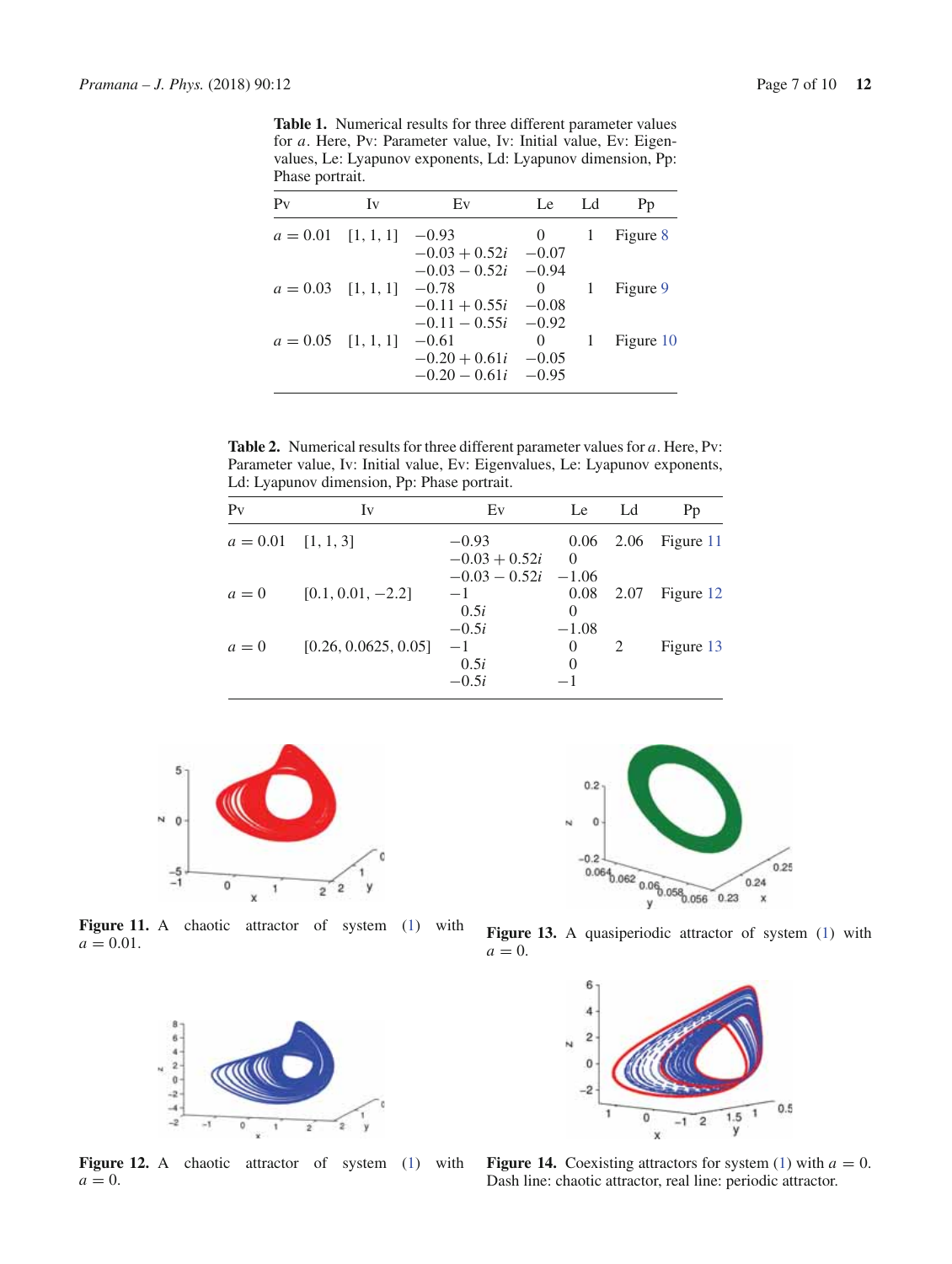

**Figure 15.** Coexisting attractors for system (1) with  $a = 0$ , dash line: chaotic attractor, real line: quasiperiodic attractor.

exponents and Lyapunov dimensions are summarised in table 1.

#### 5.2 *Coexisting attractors*

By choosing proper parameter values, many coexisting attractors of system (1) can be discovered by numerical integrations. The corresponding results are summarised in table 2, and the phase portraits are shown in figures 11, 12 and 13 respectively. From tables 1 and 2, we see that when  $a = 0.01$ , a chaotic attractor coexists with a period-three solution of system (1) (see figure 14), and when  $a = 0$ , a chaotic attractor and a quasiperiodic attractor coexist, as shown in figure 15.

#### 5.3 *Basins of attraction*

In this subsection, we are interested in obtaining the basins of attraction of the different attracting sets defined as the set of initial points whose trajectories converge on the given attractor. Under the following linear transformation

$$
x_1 = x - k_1, \quad y_1 = y - k_2, \quad z_1 = z - k_3
$$

system (1) becomes

$$
\begin{cases}\n\dot{x}_1 = (y_1 + k_2)(z_1 + k_3) + a, \\
\dot{y}_1 = (x_1 + k_1)^2 - (y_1 + k_2), \\
\dot{z}_1 = 1 - 4(x_1 + k_1).\n\end{cases}
$$
\n(16)

The Hartman–Grobman theorem states that the local behaviour of an autonomous dynamical system in the neighbourhood of a hyperbolic equilibrium is qualitatively the same as (i.e. topologically equivalent to) the behaviour of its linearisation near this equilibrium. No matter how the values  $k_i$  ( $i = 1, 2, 3$ ) change, the characteristic equations of system  $(16)$  and system  $(1)$ have the same eigenvalues at the corresponding equilibria. Consider the system parameter  $a = 0.01$  and  $a = 0$  respectively. System  $(16)$  (which is topologically equivalent to system (1)) has one stable equilibrium. Moreover, system (16) is chaotic for a certain parameter



**Figure 16.** Dynamical region of system (16) with  $a = 0.01$ and  $k_1 = 1$ . Green regions denote non-chaotic states, while the red region denotes chaotic attractors.



**Figure 17.** Dynamical region of system (16) with  $a = 0$  and  $k_2 = 0.0625$ . Green regions denote non-chaotic states, while the red region denotes chaotic attractors.

 $k_i$  ( $i = 1, 2, 3$ ). Figures 16 and 17 show the dynamical regions in the 2D parameter spaces  $(k_2 - k_3)$  and  $(k_1 - k_3)$  of system (16) for  $a = 0.01$  and  $a = 0$ . The green regions in the  $(k_2 - k_3)$  and  $(k_1 - k_3)$ -planes correspond to non-chaotic states, while the red regions correspond to hidden chaotic attractors. For each point in this plot, it is necessary to search for initial conditions that give bounded solutions and then to estimate the largest Lyapunov exponent for each point. The criterion used is to assume that Lyapunov exponents in the range (−0.001, 0.001) are periodic (limit cycles, shown in green), while those that are more negative correspond to stable equilibria (point attractors, shown in green), and those that are more positive correspond to chaotic attractors (hidden attractors, shown in red).

#### 5.4 *Bifurcation analysis*

When  $a = 0$ , system (1) is the Sprott E system, and it degenerates in the sense that its Jacobian eigenvalues at the equilibria consist of one conjugate pair of pure imaginary numbers and one real number. The Shilnikov homoclinic criterion might not be applied to this system. When  $a > 0$ , the stability of the equilibrium is fundamentally different from that of the Sprott E system. In this case, the equilibrium becomes a node-focus. The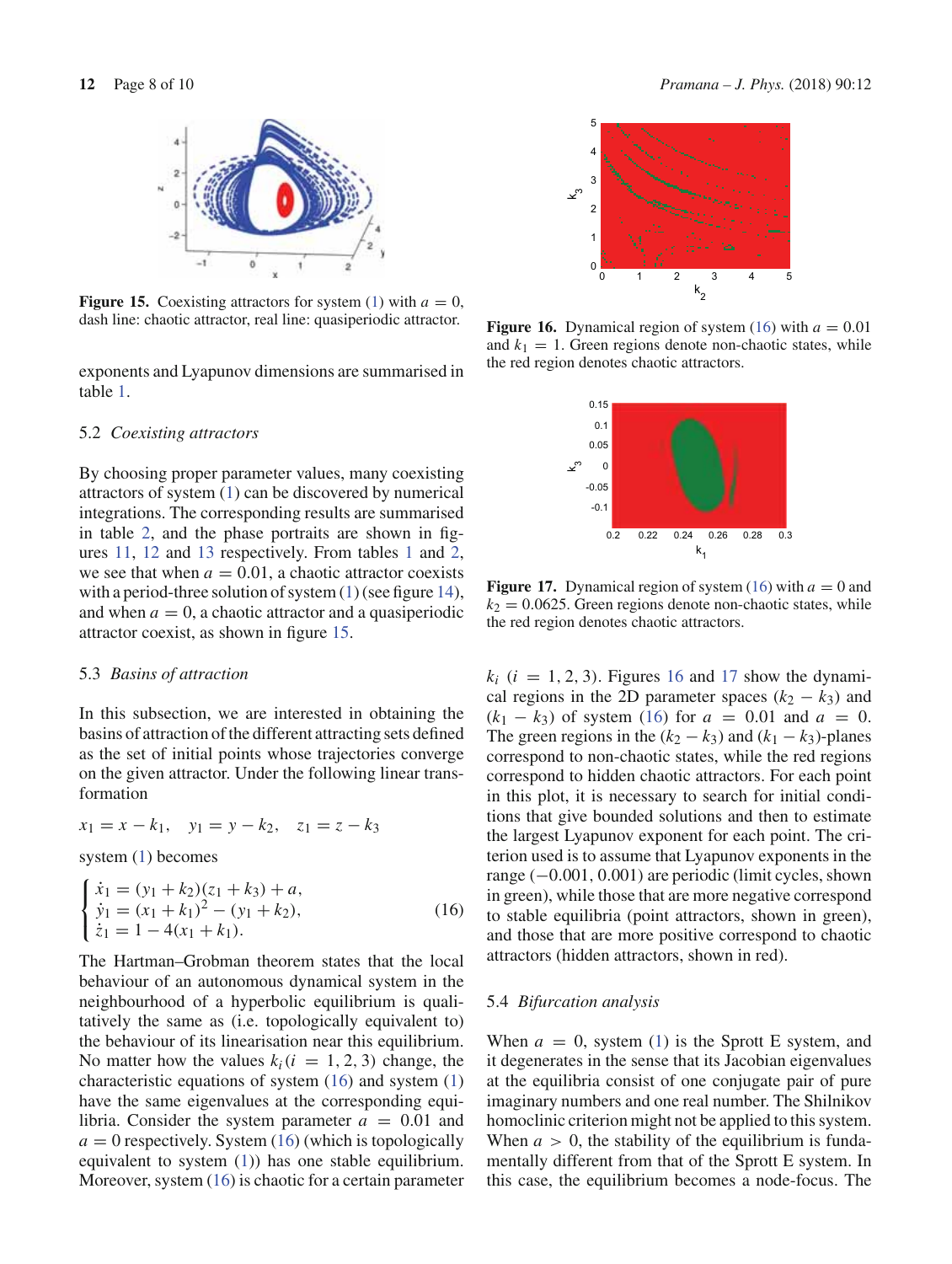

**Figure 18.** Bifurcation diagram, showing a period-halving bifurcation (reversed period bifurcation) route to chaos in *y*  $(\text{at } x = 0.25)$  vs. the parameter *a*.

Shilnikov homoclinic criterion is therefore inapplicable to this case. Moreover, according to the definition of self-excited attractor and hidden attractor (an attractor is called a self-excited attractor if its basin of attraction intersects with any open neighbourhood of a stationary state (an equilibrium), otherwise it is called a hidden attractor) [32], hidden attractors are attractors in systems with no equilibria or with only one stable equilibrium, and the nature of the attractor of system (1) is a hidden attractor. Figure 18 shows a bifurcation diagram versus the parameter *a*, demonstrating a reverse period doubling route to chaos, and indicates that although the equilibrium is changed from an unstable saddle-focus to a stable node-focus, the chaotic dynamics survive in a relative narrow range of the parameter *a*.

# **6. Conclusion**

In this paper, the dynamics at infinity of Sprott E system perturbed with a tiny constant *a* is analysed using Poincaré–Lyapunov compactification. The Hopf bifurcation for this system is computed by the theory of centre manifolds, and a subcritical Hopf bifurcation is obtained. Numerical simulations confirmed the correctness of the Hopf bifurcation analysis. Choosing appropriate parameters, this perturbated system can exhibit chaotic, quasiperiodic and periodic dynamics. In particular, coexisting attractors can be observed, such as a chaotic attractor and a periodic attractor for  $a > 0$ and a chaotic attractor and a quasiperiodic attractor for  $a=0$ .

Another form of complexity arises for asymptotically stable equilibrium points for attracting sets coexisting via  $a > 0$ . This is usually referred to as coexisting attractors and when this occurs, the trajectories of the system selectively converge on either of the attracting sets depending on the initial state of the system. When coexisting attractors occur, engineers and scientists are usually interested in obtaining the basins of attraction of the different attracting sets, defined as the set of initial points whose trajectories converge on the given attractor [25]. Indeed, the global dynamical behaviours and the geometrical structure of the current system have not been presented completely. The generation mechanism of the chaos for this special system, as well as the algebraic structure (or normal form) for this system need to be studied. These will be provided in future works.

# **Acknowledgements**

The author acknowledges the referees and the editor for carefully reading this paper and suggesting many helpful comments. This work was supported by the Natural Science Foundation of China (No. 11726624), the Natural Science Basic Research Plan in Shaanxi Province of China (No. 2016JM1024), the Natural Science Basic Research Plan in Shandong Province of China (No. ZR2017PA008), Shaanxi Key Laboratory of Complex System Control and Intelligent Information Processing (No. 2016CP06), Xi'an University of Technology and the Scientific Research Foundation of Xijing University (No. XJ160142).

#### **References**

- [1] E N Lorenz, *J. Atmos. Sci.* **20(2)**, 130 (1963)
- [2] G R Chen and T Ueta, *Int. J. Bifurc. Chaos Appl. Sci. Engng.* **9(7)**, 1465 (1999)
- [3] S Celikovsky and A Vanecek, *Kybernetika* **30(4)**, 403 (1994)
- [4] J H Lü and G R Chen, *Int. J. Bifurc. Chaos Appl. Sci. Engng.* **12(3)**, 659 (2002)
- [5] Q G Yang, Z C Wei and G R Chen, *Int. J. Bifurc. Chaos Appl. Sci. Engng.* **20(4)**, 1061 (2010)
- [6] Z C Wei and Q G Yang, *Appl. Math. Comput.* **217(1)**, 422 (2010)
- [7] Z C Wei and Q G Yang, *Nonlinear Anal. Real World Appl.* **12(1)**, 106 (2011)
- [8] J C Sprott, *Phys. Rev. E* **50(2)**, 647 (1994)
- [9] J C Sprott, *Phys. Lett. A* **228(4–5)**, 271 (1997)
- [10] J C Sprott, *Am. J. Phys.* **65(6)**, 537 (1997)
- [11] X Wang and G R Chen,*Commun. Nonlinear Sci. Numer. Simul.* **17(3)**, 1264 (2012)
- [12] Z C Wei and Z Wang, *Kybernetika* **49(2)**, 359 (2013)
- [13] M Molaie, S Jafari, J C Sprott and S Mohammad Reza Hashemi Golpayegani, *Int. J. Bifurc. Chaos Appl. Sci. Engng.* **23(11)**, 1350188 (2013)
- [14] S T Kingni, S Jafari, H Simo and P Woafo, *Eur. Phys. J. Plus* **129(5)**, 1 (2014)